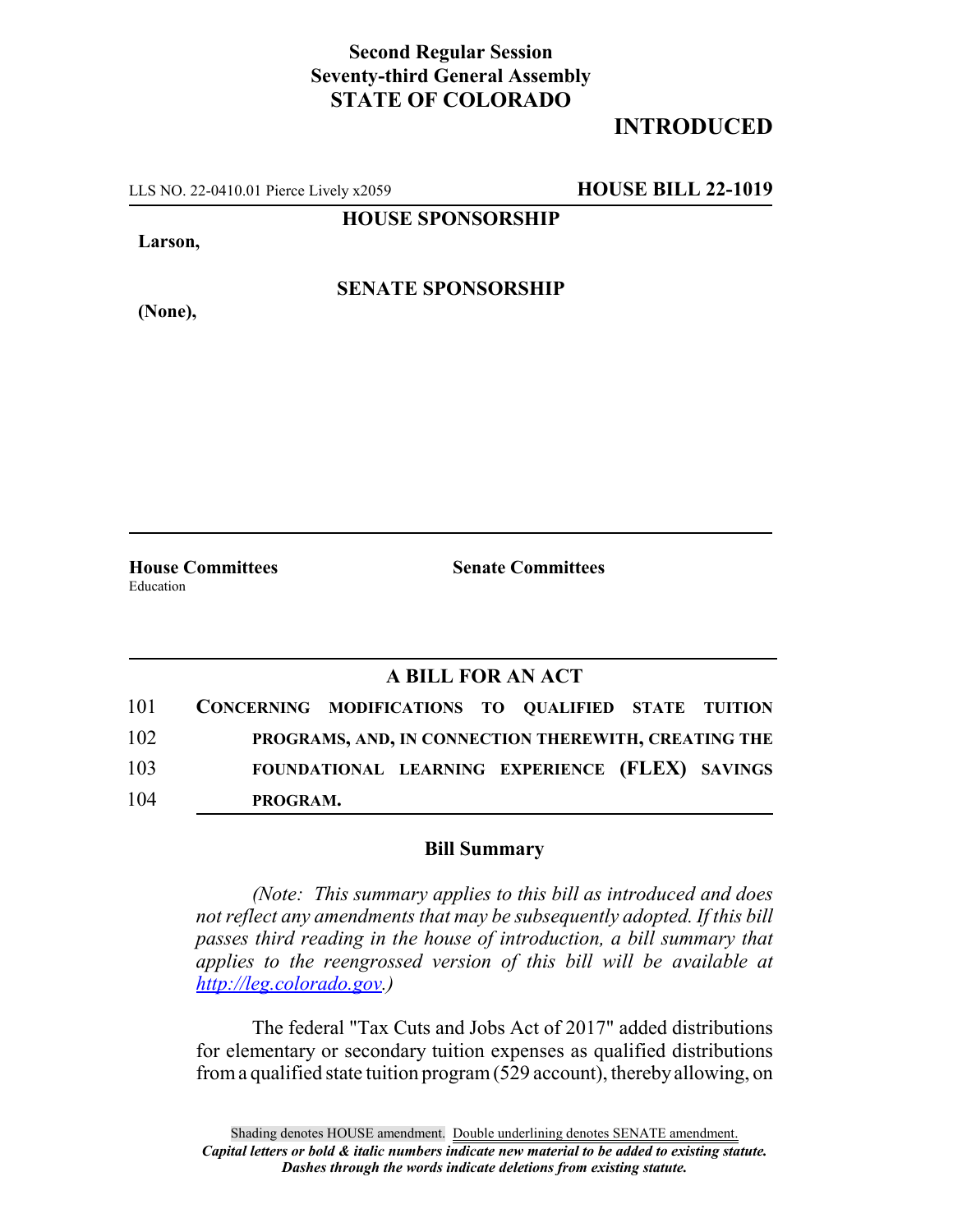the federal level, income tax-free distributions for elementary and secondary tuition expenses in addition to already authorized income tax-free distributions for higher education expenses. Similarly, the federal "Setting Every Community Up for Retirement Enhancement Act of 2019" expanded the qualified distributions from a 529 account to include repayment of qualified education loans and payments for registered apprenticeships.

For the purpose of allowing Coloradans to take advantage of these federal tax benefits, the bill creates the foundational learning experience (FLEX) savings program.

The bill also specifies that distributions from FLEX savings program accounts are not counted as federal or state taxable income and that contributions to FLEX savings program accounts for qualified elementary or secondary tuition expenses may not be deducted from state taxable income.

The accounts created under the FLEX savings program are defined by the following characteristics:

- ! Account owners may only use distributions from the accounts for qualified elementary or secondary tuition expenses; and
- ! Anyone may contribute to the account irrespective of their relationship to the account's designated beneficiary.

The bill also allows for expenses for fees, books, supplies, and equipment required for the participation of a designated beneficiary in certain apprenticeship programs to be treated as "qualified higher education expenses" and subtracted from federal taxable income. The bill clarifies that "qualified higher education expenses" does not include repayment of qualified education loans.

- 3 follows:
- 

# 4 **23-3.1-312. Foundational learning experience (FLEX) savings**

- 5 **program establishment authority powers duties.** (1) THE
- 6 AUTHORITY SHALL ESTABLISH AND IMPLEMENT THE FOUNDATIONAL
- 7 LEARNING EXPERIENCE (FLEX) SAVINGS PROGRAM IN COLORADO TO
- 8 ALLOW AN ACCOUNT OWNER TO SAVE FOR QUALIFIED ELEMENTARY OR
- 9 SECONDARY TUITION EXPENSES WITHOUT DISQUALIFYING THE ACCOUNT

<sup>1</sup> *Be it enacted by the General Assembly of the State of Colorado:*

<sup>2</sup> **SECTION 1.** In Colorado Revised Statutes, **add** 23-3.1-312 as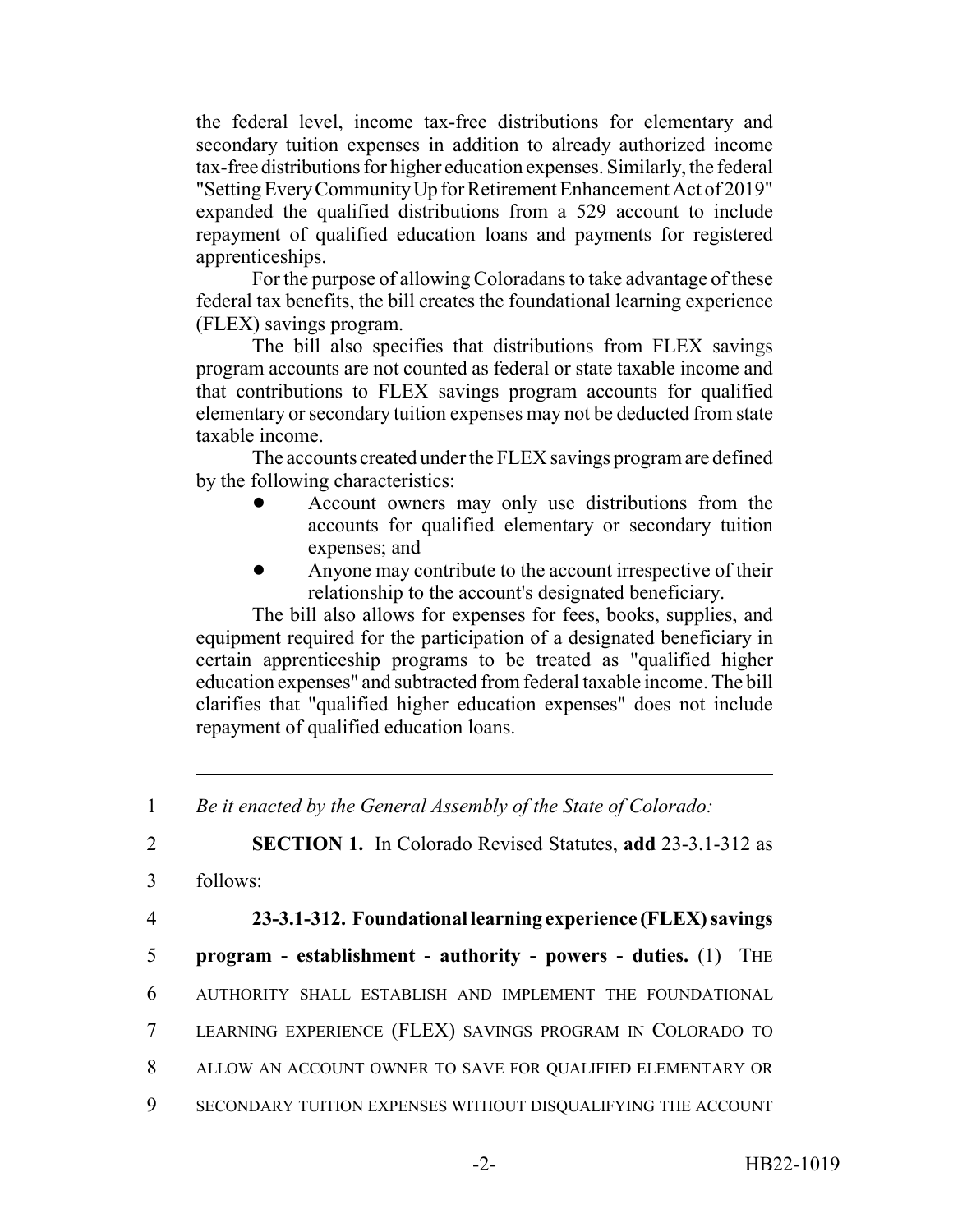OWNER FROM FEDERAL TAX BENEFITS UNDER SECTION 529 OF THE INTERNAL REVENUE CODE.

 (2) IN ADDITION TO ANY OTHER POWERS AND DUTIES SPECIFICALLY GRANTED TO THE AUTHORITY IN THIS PART 3 AND IN PART 2 OF THIS ARTICLE 3.1, AS APPLICABLE TO THE FLEX SAVINGS PROGRAM, THE AUTHORITY SHALL:

 (a) ADOPT ANY GUIDELINES AND PROCEDURES THAT ARE NECESSARY TO ADMINISTER THE FLEX SAVINGS PROGRAM;

 (b) DEVELOP AND IMPLEMENT A DISTRIBUTION SYSTEM FOR QUALIFIED ELEMENTARY OR SECONDARY TUITION EXPENSES THAT ARE PAID, AT LEAST IN PART, BY TUITION PAYMENTS FROM A FLEX SAVINGS PROGRAM ACCOUNT;

 (c) OPERATE THE FLEX SAVINGS PROGRAM THROUGH THE USE OF ACCOUNTS PURSUANT TO SECTION 23-3.1-306 AS THEY APPLY TO THE FLEX SAVINGS PROGRAM; AND

16 (d) IMPLEMENT THE FLEX SAVINGS PROGRAM THROUGH THE USE OF ONE OR MORE FINANCIAL INSTITUTIONS TO ACT AS MANAGERS PURSUANT TO SECTION 23-3.1-305 AS THEY APPLY TO THE FLEX SAVINGS PROGRAM.

 (3) FOR PURPOSES OF IMPLEMENTING THE FLEX SAVINGS PROGRAM, THE AUTHORITY MAY INVEST AMOUNTS ON DEPOSIT IN ACCOUNTS ESTABLISHED PURSUANT TO THIS SECTION WITH OTHER ACCOUNTS ESTABLISHED IN THIS PART 3 THAT ARE QUALIFIED ACCOUNTS PURSUANT TO SECTION 529 OR 529A OF THE INTERNAL REVENUE CODE.

 **SECTION 2.** In Colorado Revised Statutes, 23-3.1-302, **amend** (4), (11), (12), and (13); and **add** (6.3), (6.5), and (11.7) as follows:

**23-3.1-302. Definitions.** As used in this part 3, unless the context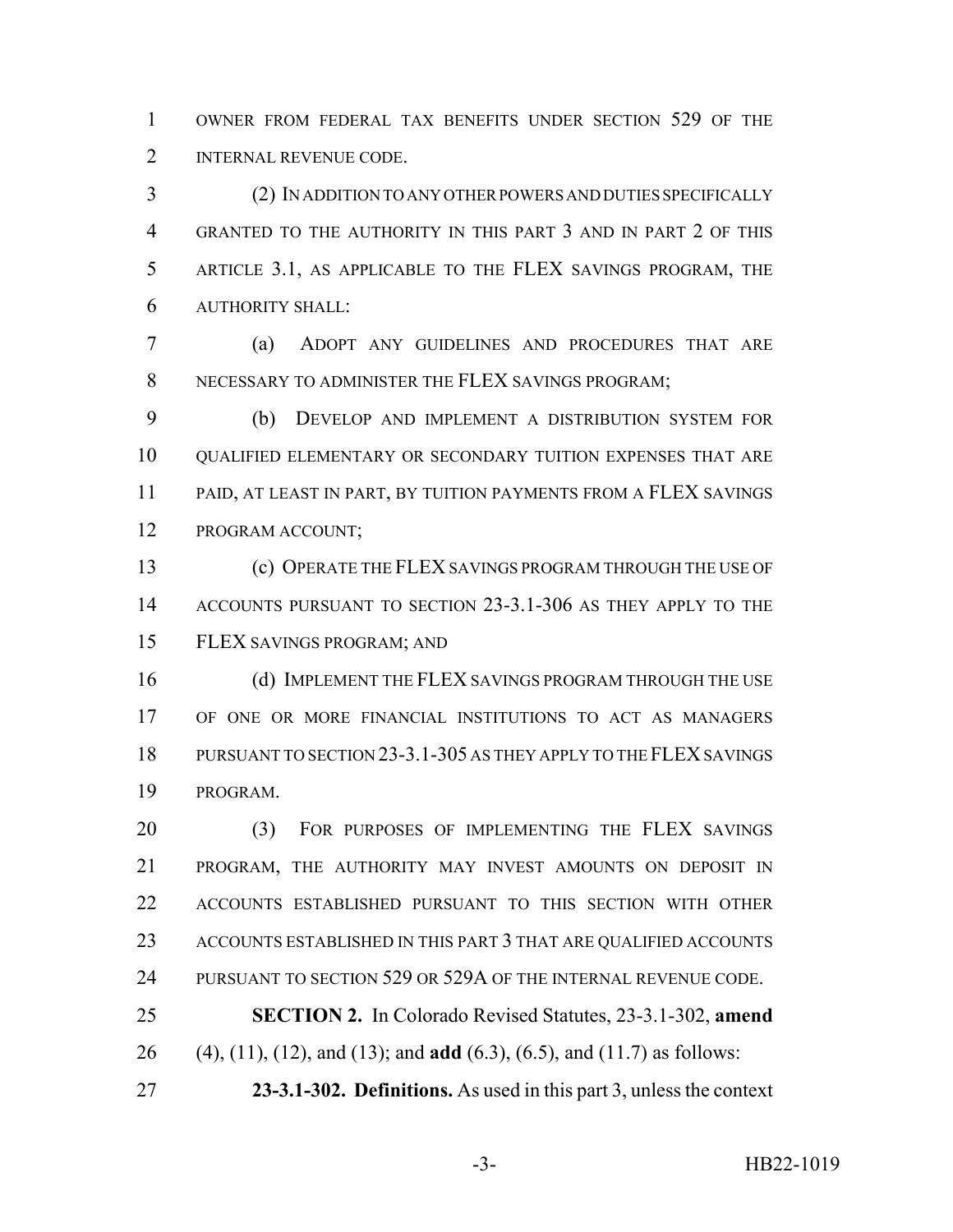otherwise requires:

 (4) "Designated beneficiary" or "beneficiary" means, with respect to an account, the person designated at the time the account is opened, or the person who replaces a designated beneficiary, as the person whose 5 qualified higher education expenses,  $\sigma$ r qualified disability expenses, OR QUALIFIED ELEMENTARY OR SECONDARY TUITION EXPENSES are expected to be paid from the account.

8 (6.3) "FLEX SAVINGS PROGRAM" MEANS THE FOUNDATIONAL LEARNING EXPERIENCE SAVINGS PROGRAM CREATED IN SECTION 23-3.1-312.

 (6.5) "FLEX SAVINGS PROGRAM ACCOUNT" MEANS AN INDIVIDUAL TRUST ACCOUNT OR SAVINGS ACCOUNT ESTABLISHED PURSUANT TO SECTION 23-3.1-312 (2)(c).

14 (11) "Program" means the college savings program, or the ABLE savings program, OR THE FLEX SAVINGS PROGRAM established pursuant to this part 3, as applicable.

 (11.7) "QUALIFIED ELEMENTARY OR SECONDARY TUITION EXPENSES" MEANS EXPENSES FOR TUITION IN CONNECTION WITH ENROLLMENT OR ATTENDANCE AT AN ELEMENTARY OR SECONDARY EDUCATIONAL INSTITUTION THAT ARE INCLUDED IN ANY REFERENCE TO QUALIFIED HIGHER EDUCATION EXPENSES IN SECTION 529 OF THE 22 INTERNAL REVENUE CODE BY OPERATION OF SECTION 529 (c)(7) OF THE 23 INTERNAL REVENUE CODE.

 (12) "Qualified higher education expenses" has the same meaning as that term is defined in section 529 of the internal revenue code; EXCEPT 26 THAT IT DOES NOT INCLUDE AMOUNTS PAID AS PRINCIPAL OR INTEREST ON 27 ANY QUALIFIED EDUCATION LOAN, AS DEFINED IN SECTION 221 (d)(1) OF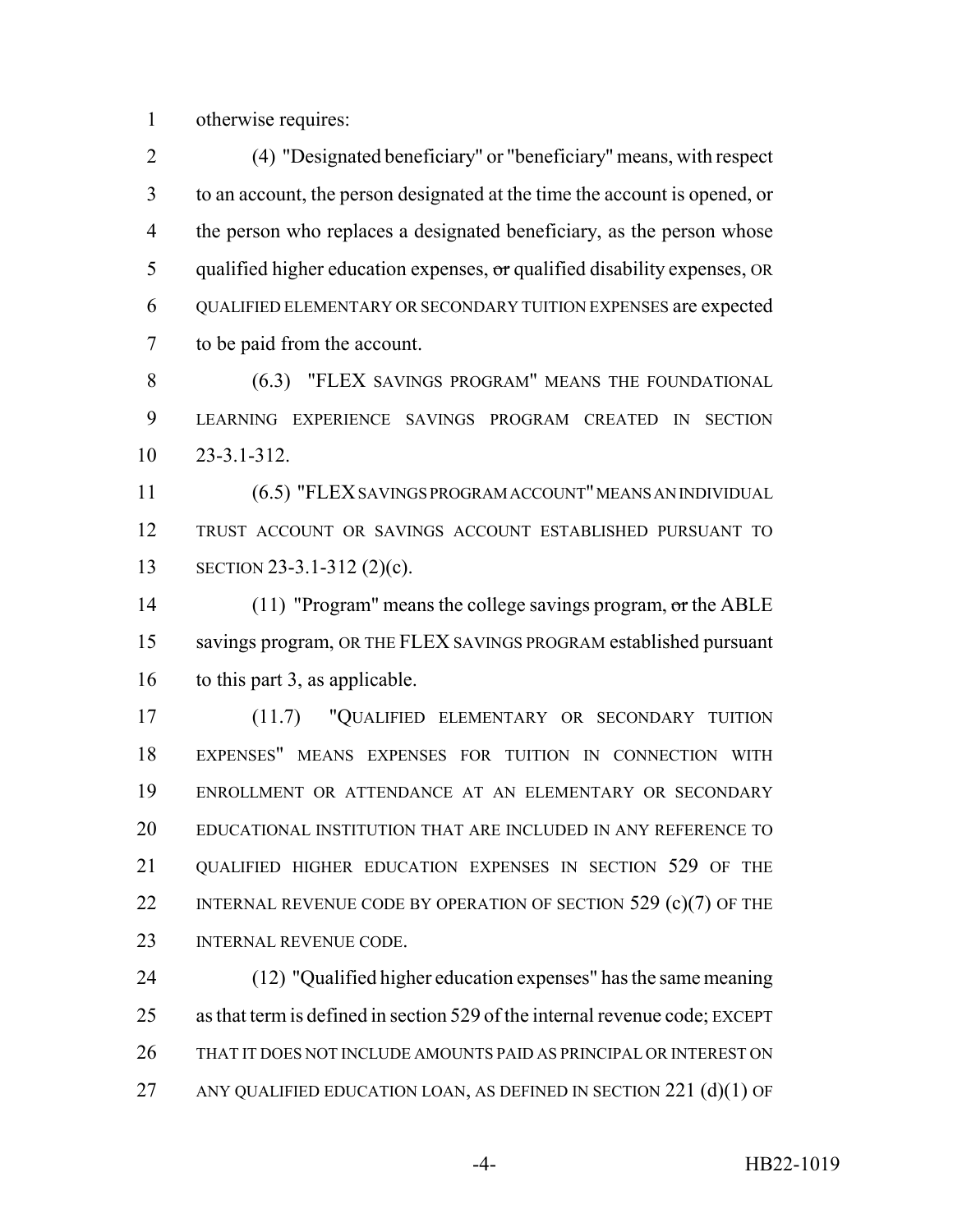THE INTERNAL REVENUE CODE, OF THE DESIGNATED BENEFICIARY OR A 2 SIBLING OF THE DESIGNATED BENEFICIARY.

 (13) "Qualified withdrawal" means a withdrawal from an account, to pay any qualified expenses of the designated beneficiary of the account, a withdrawal made on account of the death or disability of the designated beneficiary, or a withdrawal made on account of a scholarship, but only if the withdrawal is made in accordance with section 529 or 529A of the internal revenue code OR SECTION 23-3.1-306, whichever is applicable.

 **SECTION 3.** In Colorado Revised Statutes, 23-3.1-304, **amend** (1)(a) as follows:

 **23-3.1-304. Authority - purpose - powers - duties.** (1) In addition to any other powers or duties specifically granted to the authority in part 2 of this article 3.1 and in this part 3, the authority shall, as applicable to the respective program:

 (a) Develop and implement the college savings program, and the ABLE savings program, AND THE FLEX SAVINGS PROGRAM in a manner consistent with this part 3 and with sections 529 and 529A of the internal revenue code, whichever is applicable, through the adoption of guidelines and procedures;

 **SECTION 4.** In Colorado Revised Statutes, 23-3.1-306, **add** (18) as follows:

 **23-3.1-306. Accounts - contributions - withdrawals - penalties - statements.** (18) A FLEX SAVINGS PROGRAM ACCOUNT OWNER SHALL DIRECT THE AUTHORITY TO ISSUE TUITION PAYMENTS NOT TO EXCEED THE LIMIT UNDER SECTION 529 OF THE INTERNAL REVENUE CODE PER DESIGNATED BENEFICIARY PER YEAR FOR QUALIFIED ELEMENTARY OR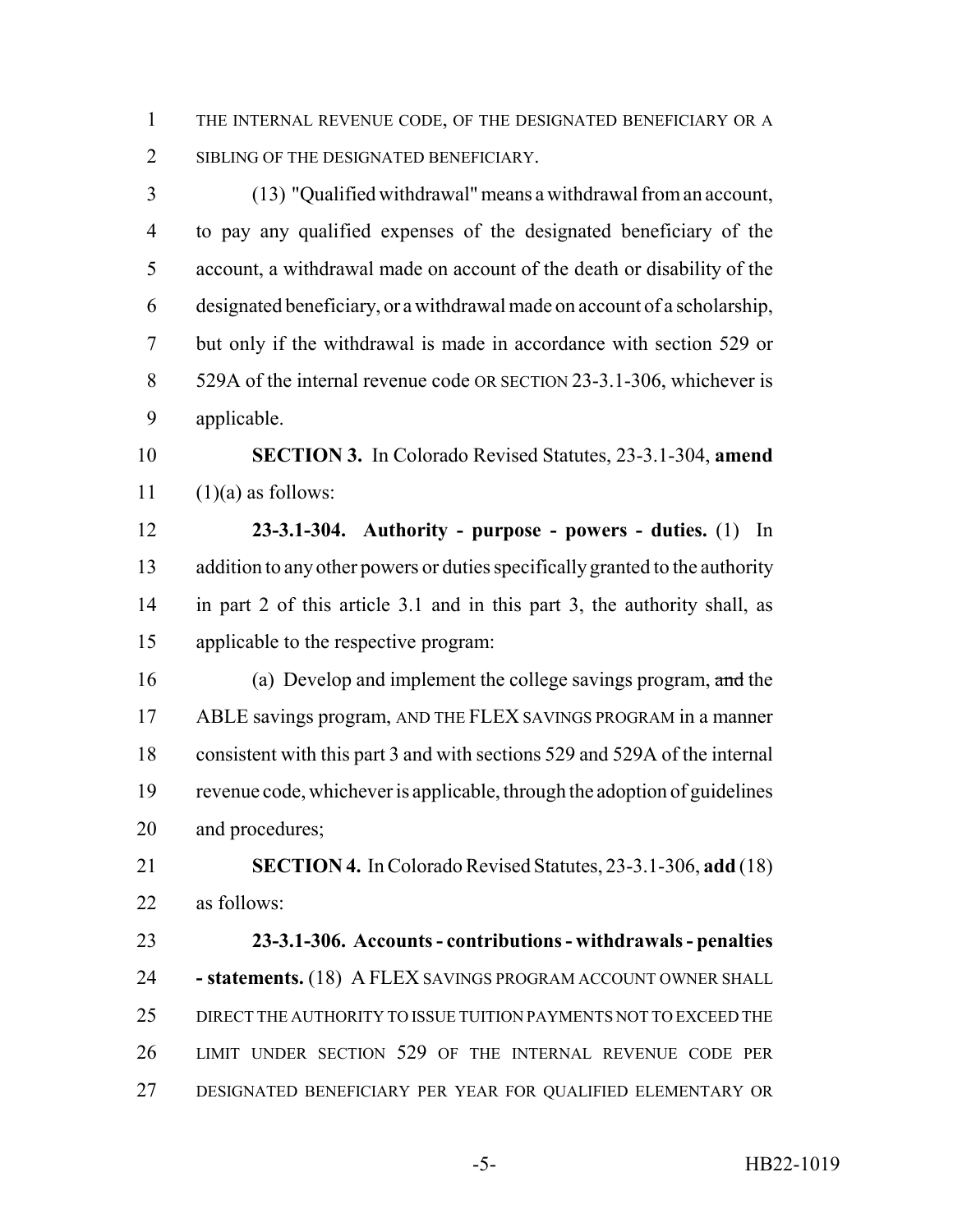SECONDARY TUITION EXPENSES. ANY AND ALL WITHDRAWALS SENT 2 DIRECTLY TO THE ACCOUNT OWNER WILL BE CONSIDERED UNQUALIFIED AND SUBJECT TO PENALTY. FLEX SAVINGS PROGRAM ACCOUNT OWNERS MAY ONLY WITHDRAW OR TRANSFER ALL OR PART OF THE BALANCE OF A FLEX SAVINGS PROGRAM ACCOUNT IN ACCORDANCE WITH THIS SUBSECTION (18). **SECTION 5.** In Colorado Revised Statutes, 23-3.1-307, **amend** (1)(d) as follows: **23-3.1-307. Limitations.** (1) Nothing in this part 3 shall be construed to: (d) Guarantee that amounts saved pursuant to the program will be 12 sufficient to cover the qualified higher education expenses,  $\sigma$  qualified disability EXPENSES, OR QUALIFIED ELEMENTARY OR SECONDARY TUITION expenses of a designated beneficiary, as applicable. **SECTION 6.** In Colorado Revised Statutes, 23-3.1-307.5, **amend** (1) and (2) introductory portion as follows: **23-3.1-307.5. Confidentiality of records.** (1) Except as otherwise provided in this section or pursuant to federal law, all data, 19 information, and records relating to the college savings program, and the ABLE savings program, AND THE FLEX SAVINGS PROGRAM are public 21 records and are subject to inspection pursuant to the provisions of part 2 22 of article 72 of title 24.  $C.R.S.$  (2) The following data, information, and records relating to the 24 college savings program, and the ABLE savings program, AND THE FLEX SAVINGS PROGRAM shall be kept confidential by the authority, and the authority shall deny the right of access to or inspection of such data, information, and records except as provided in subsection (3) of this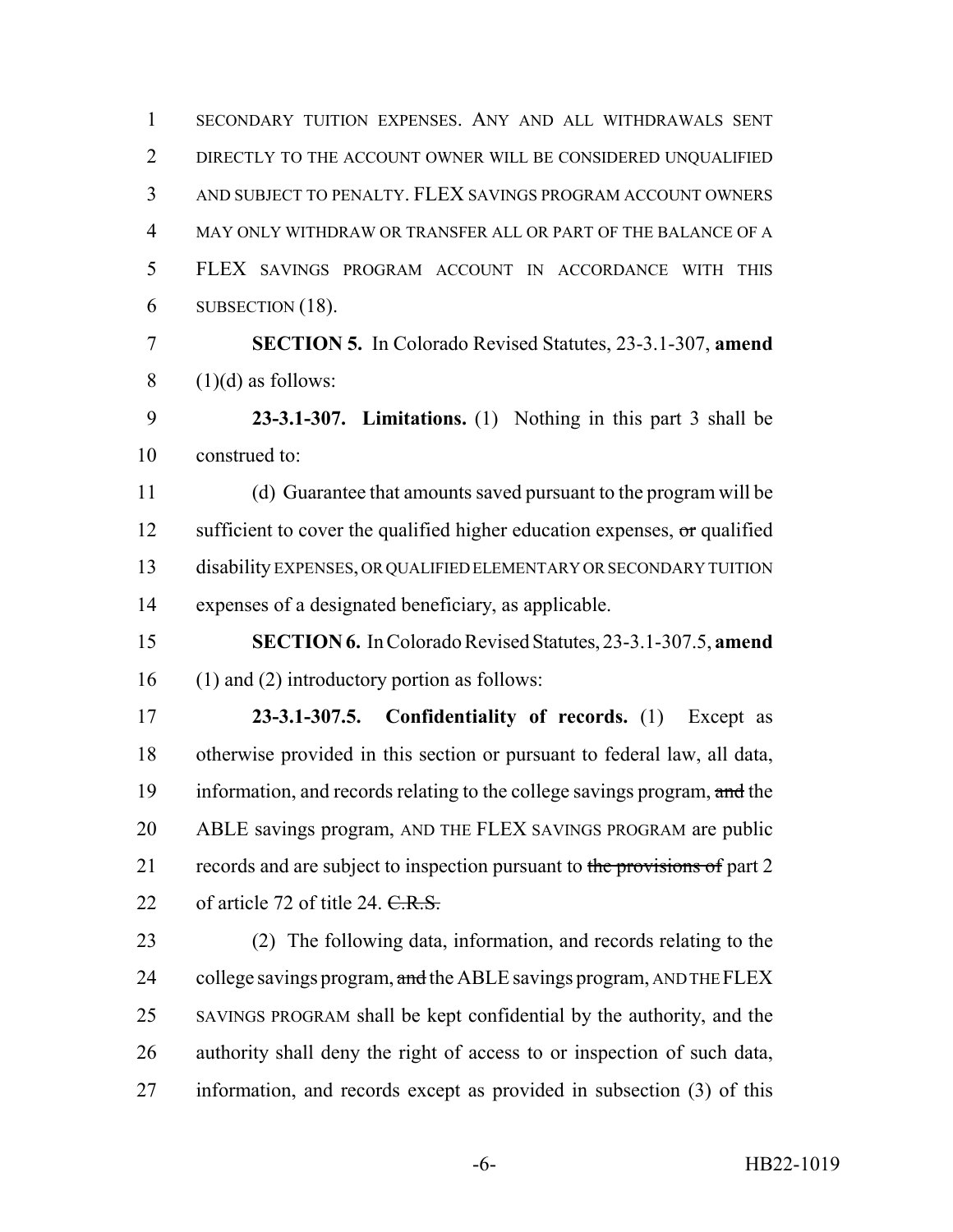section:

 **SECTION 7.** In Colorado Revised Statutes, **amend** 23-3.1-308 as follows:

 **23-3.1-308. Residency.** Both Colorado resident and nonresident account owners and designated beneficiaries are eligible to participate in and benefit from the college savings program. Only Colorado resident account owners and beneficiaries, and account owners and beneficiaries 8 who are residents in any state which THAT contracts with the authority under section 23-3.1-311 OR 23-3.1-312 are eligible to participate in and benefit from the ABLE savings program AND THE FLEX SAVINGS PROGRAM, unless otherwise provided under section 529A of the internal revenue code.

 **SECTION 8.** In Colorado Revised Statutes, 23-3.1-309, **add** (3) as follows:

 **23-3.1-309. Tax exemption.** (3) TO THE EXTENT THAT DISTRIBUTIONS FROM A FLEX SAVINGS PROGRAM ACCOUNT ESTABLISHED PURSUANT TO THIS PART 3 TO A DESIGNATED BENEFICIARY FOR QUALIFIED ELEMENTARY OR SECONDARY TUITION EXPENSES ARE EXCLUDED FROM TAXABLE INCOME PURSUANT TO SECTION 529 OF THE INTERNAL REVENUE CODE, OR ANY SUCCESSOR PROVISION, SUCH DISTRIBUTIONS ARE ALSO EXCLUDED FROM STATE TAXABLE INCOME.

 **SECTION 9.** In Colorado Revised Statutes, 39-22-104, **amend** 23 (4)(i)(II)(A), (4)(i)(II)(B), and (4)(i)(IV) as follows:

 **39-22-104. Income tax imposed on individuals, estates, and trusts - single rate - legislative declaration - definitions - repeal.** (4) There shall be subtracted from federal taxable income:

27 (i) (II) (A) For income tax years commencing on or after January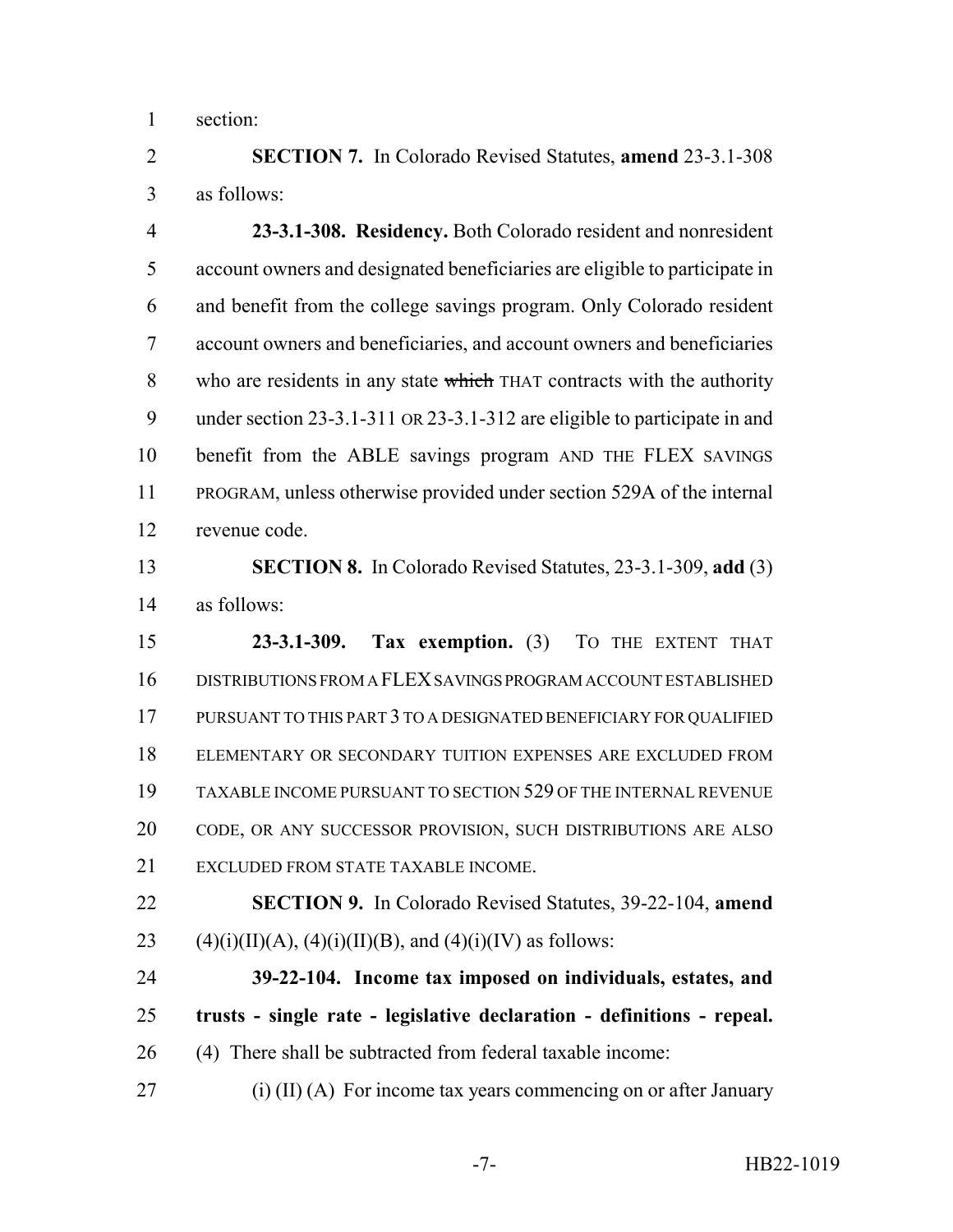1, 2001, but before January 1, 2022, an amount equal to all payments or contributions made during the taxable year under an advance payment contract, to a savings trust account, or otherwise in connection with a qualified state tuition program established by collegeinvest created in section 23-3.1-203, or to a qualified state tuition program that is affiliated with an educational institution in the state and that is established and maintained pursuant to section 529 of the internal revenue code or any successor section, BUT NOT TO A FLEX SAVINGS PROGRAM ACCOUNT 9 CREATED PURSUANT TO SECTION 23-3.1-312 (2)(c);

10 (B) Except as provided in subsection  $(4)(i)(II)(C)$  of this section, 11 for income tax years commencing on or after January 1, 2022, an amount equal to all payments or contributions, not to exceed twenty thousand dollars per taxpayer per beneficiary for a taxpayer who files a single return, or thirty thousand dollars per taxpayer per beneficiary for taxpayers who file a joint return, made during the taxable year under an advance payment contract, to a savings trust account, or otherwise in connection with a qualified state tuition program established by collegeinvest created in section 23-3.1-203, or to a qualified state tuition program that is affiliated with an educational institution in the state and that is established and maintained pursuant to section 529 of the internal revenue code or any successor section, BUT NOT TO A FLEX SAVINGS PROGRAM ACCOUNT CREATED PURSUANT TO SECTION 23-3.1-312 (2)(c). 23 Notwithstanding subsection  $(4)(i)(III)(D)$  of this section, collegeinvest may treat a change in beneficiary as a nonqualifying distribution if the change was made for the purpose of evading the limit in this subsection  $(4)(i)(II)(B)$ .



27 (IV) As used in this paragraph (i), "designated beneficiary",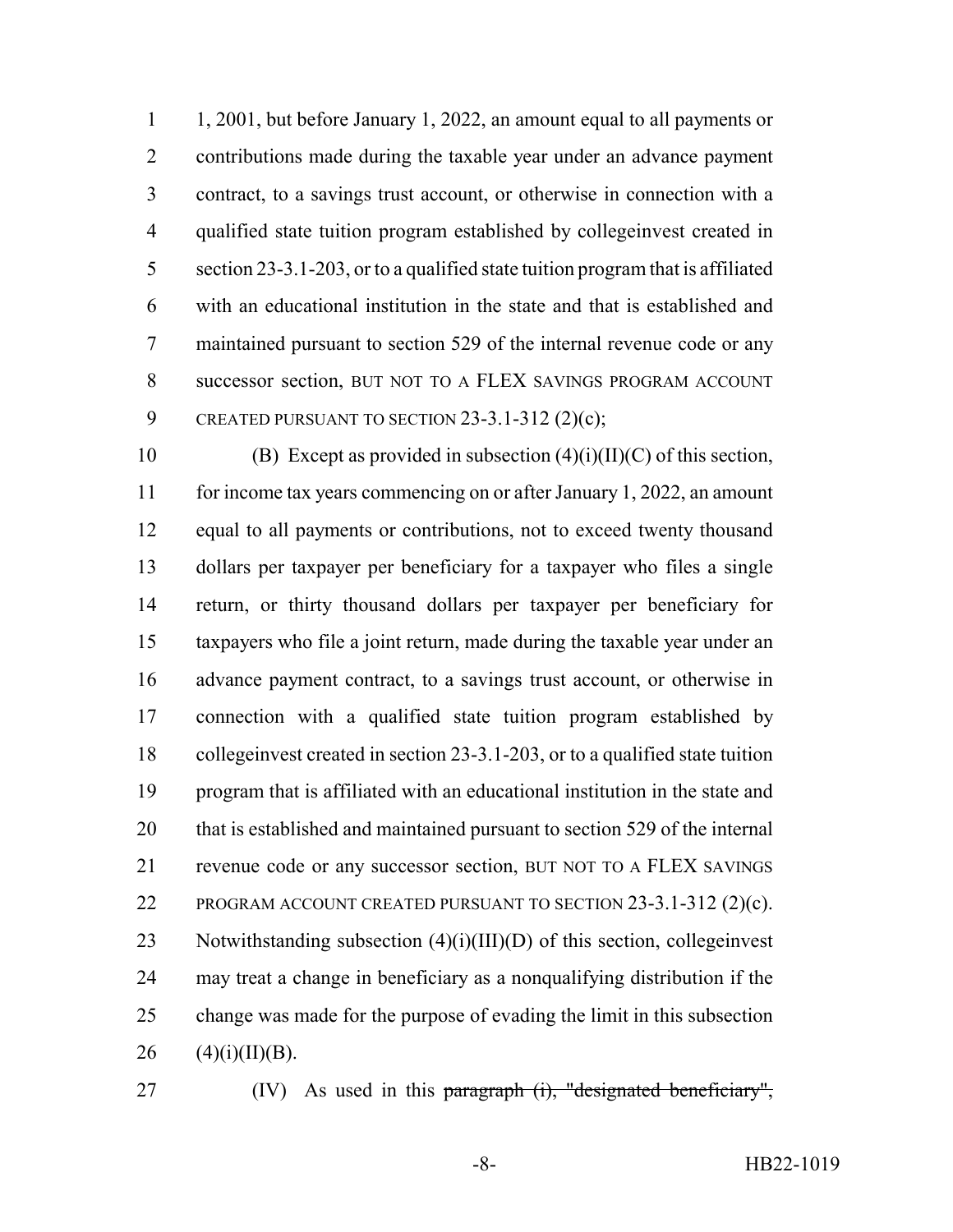1 means a designated beneficiary as defined in section (e)(1) of the 2 internal revenue code, "qualified state tuition program", means a qualified state tuition program as defined in section 529 (b) of the internal revenue code, and "qualified higher education expenses" means qualified higher 5 education expenses as defined in section (e)(3) of the internal 6 revenue code SUBSECTION  $(4)(i)$ , UNLESS THE CONTEXT OTHERWISE REQUIRES:

 (A) "DESIGNATED BENEFICIARY" HAS THE SAME MEANING AS 9 DEFINED IN SECTION 529 (e)(1) OF THE INTERNAL REVENUE CODE.

 (B) "QUALIFIED HIGHER EDUCATION EXPENSE" HAS THE SAME MEANING AS DEFINED IN SECTION 529 OF THE INTERNAL REVENUE CODE. "QUALIFIED HIGHER EDUCATION EXPENSE" DOES NOT INCLUDE EXPENSES FOR TUITION IN CONNECTION WITH ENROLLMENT OR ATTENDANCE AT AN ELEMENTARY OR SECONDARY PUBLIC, PRIVATE, OR RELIGIOUS SCHOOL AS 15 INCLUDED BY SECTION 529 (c)(7) OF THE INTERNAL REVENUE CODE AND DOES NOT INCLUDE AMOUNTS PAID AS PRINCIPAL OR INTEREST ON ANY QUALIFIED EDUCATION LOAN OF THE DESIGNATED BENEFICIARY OR A 18 SIBLING OF THE DESIGNATED BENEFICIARY AS INCLUDED BY SECTION 529 (c)(9) OF THE INTERNAL REVENUE CODE.

**(C) "QUALIFIED STATE TUITION PROGRAM" MEANS A QUALIFIED** 21 TUITION PROGRAM AS DEFINED IN SECTION 529 (b) OF THE INTERNAL REVENUE CODE.

 **SECTION 10. Act subject to petition - effective date.** This act takes effect January 1, 2023; except that, if a referendum petition is filed 25 pursuant to section 1 (3) of article V of the state constitution against this act or an item, section, or part of this act within the ninety-day period after final adjournment of the general assembly, then the act, item,